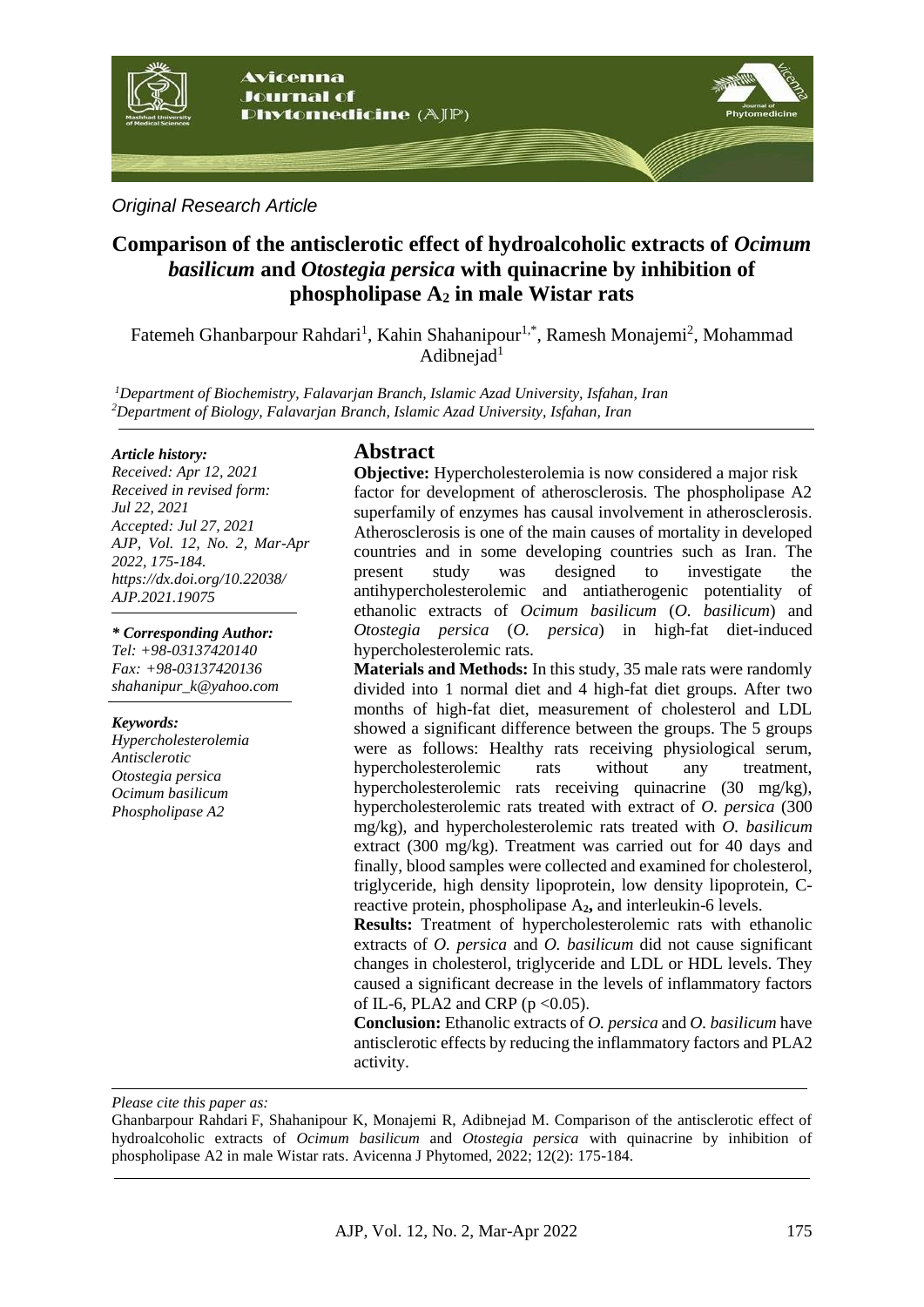# **Introduction**

Nowadays, hypercholesterolemia is a major risk factor for development of atherosclerosis. Today's lifestyle is associated with high-cholesterol diet and lack of physical activity. It leads to hypercholesterolemia and changes in serum lipids which increase the risk of cardiovascular disease (Mile et al., 2008; Ghannadi et al., 2015). The pathogenesis of atherosclerosis is complex and there is evidence suggesting that oxidation of lipids and low density lipoprotein (LDL) is one of the important events involved in the formation of atherosclerotic plaques. The use of oxidants in food produces oxidized LDL which causes the development and progression of atherosclerosis. When LDL is oxidized, its affinity for the receptor decreases and accumulation of oxidized LDL in macrophages leads to formation of foam cells and subsequently, atherosclerosis (Ahmadvand et al., 2011). Examination of lipid profile is of special importance in the diagnosis and follow up of atherosclerosis. Some people who are genetically predisposed to atherosclerosis, or people with risk factors such as high level of cholesterol, triglycerides, and other harmful fats, gradually develop endothelial damage and deposition of these compounds under the arterial endothelium which results in atherosclerosis (Azizi et al., 2004).

According to Russell Ross theory, atherosclerotic lesions mainly consist of macrophages and T lymphocytes. These cells have very specific molecular and cellular responses that can be explained by the inflammatory nature of atherosclerosis. A set of acute phase proteins, cytokines, and soluble cellular binding molecules are involved in causing these lesions (Vakili et al., 2013; Tabas, 2017). Increased concentrations of cholesterol and triglycerides and decreased HDL in rabbit receiving high-fat diet by affecting the metabolism of arachidonic acid and stimulating leukocytes, increase the production of free radicals (Lee et al., 2003).

Increasing levels of free radicals reduce the synthesis of nitric oxide in endothelial cells. Reduction of nitric oxide damages the relaxation associated with smooth muscle endothelium and makes the vessel prone to plaque formation (Asgary et al., 2006).

The observational studies have shown that phospholipase A2 (PLA2) concentration and activity predict cardiovascular events. The sn-2 ester bond of phospholipid substrate is hydrolyzed by PLA2. Released free fatty acid and lysophospholipid have direct proinflammatory effects. Eicosanoids are a side product from released arachidonic. In addition to its indirect effects on fostering cholesterol crystal formation, PLA2 increases oxidative stress through generation of arachidonic acid, lysophospholipids, and nonesterified fatty acids. These bioactive lipids, including the arachidonic acid, which produce prostaglandins, thromboxanes, and leukotrienes, work collectively with oxidized LDL to recruit inflammatory cells to atherosclerotic lesions and activate inflammatory pathways in multiple cells in the vessel wall. Secretory PLA2 activity can be proatherogenic in the circulation, and at sites of atherosclerotic plaque development. Thus, in atherosclerotic plaques, these products can reach high local concentrations (Burke and Dennis, 2009).

Recently, selective inhibitors of PLA2 have been targeted as potential candidates to reduce atherosclerotic cardiovascular events (Rosenson and Hurt-Camejo, 2012).

Research has shown that some plants with properties such as controlling oxidation, regulating blood lipids and reducing inflammation, are able to inhibit the formation stage and even the progression of atherosclerosis through various mechanisms such as controlling the formation of fat veins (Which is the first step in the onset of atherosclerotic lesions).

In fact, the formation of fat streaks that begin after the invasion of macrophages and the transfer of lipoproteins, especially LDL cholesterol and LDL oxide particles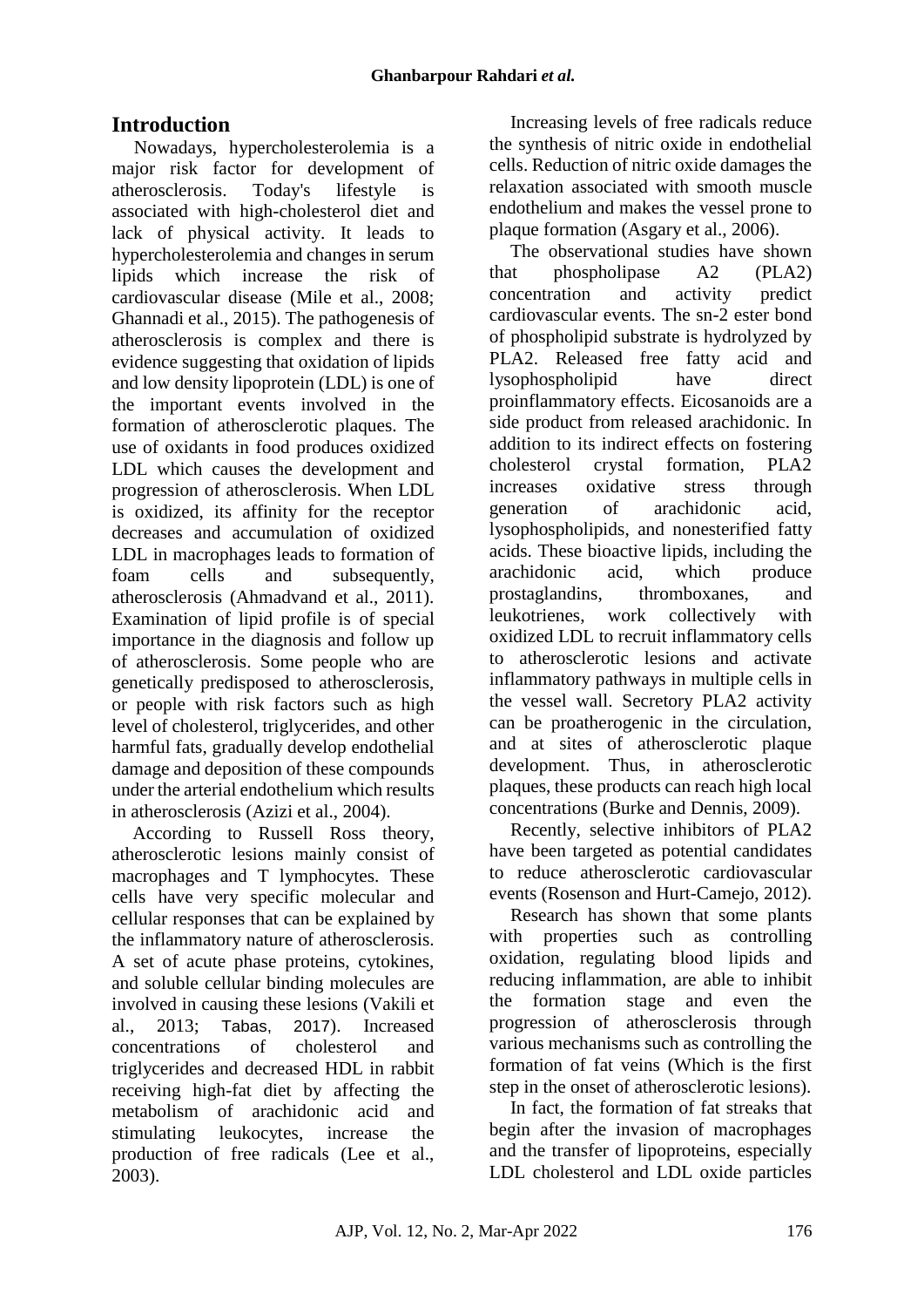into the inner space of the vessel wall, seems to be a controllable phenomenon (Heinecke et al., 2001). Medicinal plants are rich sources of natural antioxidants and are used in traditional medicine to control and treat many diseases (Behradmanesh et al., 2012).

The genus *Otostegia* of the family Lamiaceae includes 20 species, which are distributed in West Asia. *Otostegia persica* is native to Iran, Pakistan and Afghanistan (Hedayati et al., 2012). Extracts of the aerial parts of *O. persica* have anti-histamine, antispasmodic and anti-arthritic properties (Dourandishan et al., 2014).

*Ocimum basilicum* grows naturally in tropical and subtropical regions, especially in Asia, Africa, Central and South America (Labra et al., 2004). *O. basilicum* has several pharmacological effects such as anti-giardiasis, trypanocidal, anti-*Helicobacter pylori*, anti-viral, anti-oxidant and anti-hyperlipidemic properties (Niazi et al., 2017).

Considering the importance of lipid profile and inflammatory factors Creactive protein (CRP) and interleukin-6 (IL-6) and increasing function of PLA2 in the process of inflammation and the use of chemical drugs to reduce these factors, we decided to examine the effect of the extracts of *O. persica* and *O. basilicum* on reducing the desired factors and demonstrate whether relying on these plants can reduce inflammation and the risk of developing atherosclerosis.

# **Materials and Methods**

*O. persica* was collected in December 2017 from pastures around Jam city located in Bushehr province and dried in the shade by drying method. *O. basilicum* was prepared from natural sources of Isfahan in dried form. The identification of the plants was done by the herbarium in department of Islamic Azad University, Falavarjan branch, Isfahan, Iran. First, the dried plants (*O. persica* and *O. basilicum* with 23332 and 114.001.001 herbarium code respectively) were crushed by a home mill and then the extraction was done by maceration and 99.8% ethanol.

This study was performed on 35 male Wistar rats with a weight range of 180 to 220 g in the animal house and research laboratory of Falavarjan Azad University. Rats were obtained from the laboratory animal breeding center of Falavarjan Azad University. Rats were allowed to adjust to the pet's condition for one week before the start of the experiment. Rats were kept in an animal house with a light cycle of 12 hr of darkness, 12 hr of light and a temperature of 22°C with a standard diet during the research period to achieve a suitable weight. The drinking water of the animals was urban tap water throughout the experimental period. All ethical points regarding keeping and working with animals were observed in the laboratory. For inducing hypercholesterolemia in rats, a high-fat diet was used. The animals were divided into 5 groups of 7, including a group that received a normal diet and four groups that received a high-fat diet. The high-fat diet used consisted of 1.5 g of cholesterol powder and 3.5 g of fat, which was mixed with 95 g of rat food and given to rats for two months, after which intermediate sampling was performed. By observing ethical principles blood samples were taken from the corners of the eyes and cholesterol and LDL of these rats were measured to ensure that they were hypercholesterolemic and then the required amount of extract according to the average weight of rats and the treatment period was calculated. The hydroalcoholic extracts of *O. persica* and *O. basilicum* at concentrations of 300 mg/kg were given to rats by gavage for 40 days (Hedayati et al., 2012; Rasekh et al. 2011; Al Asmari et al., 2017).

The experimental groups in this study were: Group 1: control (healthy rats receiving physiological serum). Group 2: high-fat (rats receiving high-fat diet, but no extracts or drugs). Group 3: High-fat diet and quinacrine (30 mg/kg). Group 4: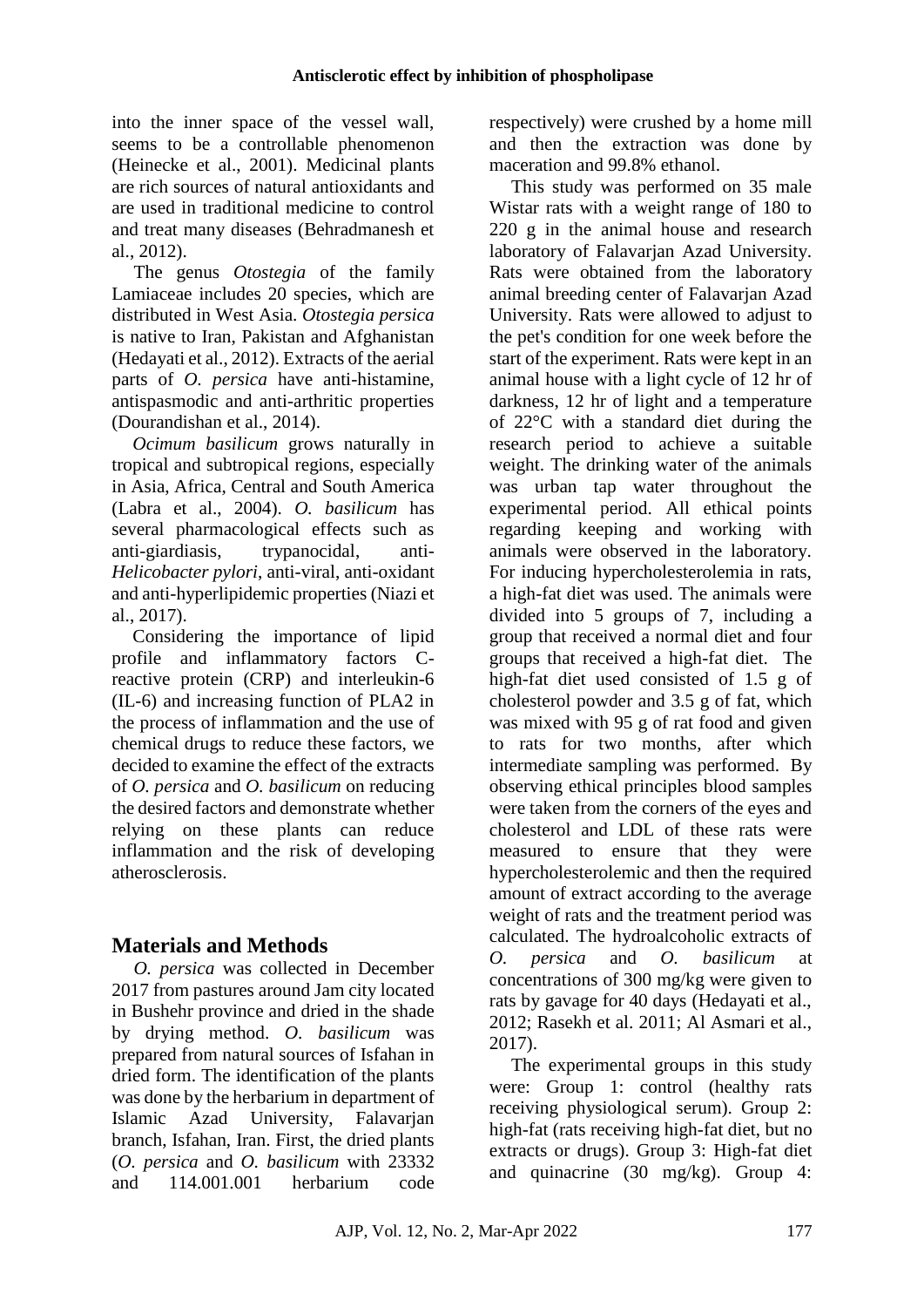Recipients of high-fat diet and *O. persica* extract (300 mg/kg). Group 5: Recipients of high-fat diet and *O. basilicum* extract (300 mg/kg).

On the 40th day, animals were deeply anesthetized using a cocktail of 50 mg/kg ketamine and 4 mg/kg xylazine (ip), then, blood samples of each animal were collected through the portal vein of the heart. After centrifugation of blood samples at 2200 rpm for 15 min and preparation of serum, the level of total cholesterol, triglyceride, LDL, and HDL was measured using kits made by Pishtaz Teb Company by an autoanalyzer. The amount of IL-6 and CRP was measured using kits made by Hangzhou Eastbiopharm Company and by ELISA method and the activity of PLA2 enzyme was measured by a kit made by Bioassay Technology Laboratory Company by ELISA sandwich method.

This dissertation with the code IR.IAU.FALA.REC.1397,025 has been approved by the ethics committee of Islamic Azad University, Falavarjan branch.

#### **Statistical analysis**

The data are presented as mean±SD obtained from the experiment were statistically analyzed using SPSS software version 21. To compare the mean of each of the factors between control and high-fat groups, first the normality of the data was analyzed using the Kolmogorov-Smirnov test. If the data are normal, independent-Samples T Test or otherwise Mann-Whitney U nonparametric test was used.

For end-of-work, it means comparing the mean of each parameter in the studied groups (control, *O. persica* extract, *O. basilicum* extract and quinacrine), if the assumptions are established (normality and homogeneity of data variance), one-way analysis of variance test (One-Way ANOVA) or otherwise the non-parametric Kruskal-Wallis test was used. In addition, a significance level of less than 0.05 was considered for all analyses.

#### **Results**

In this study, high-fat diet was given to four groups of rats for two months, after which intermediate sampling was performed and cholesterol and LDL levels were compared with the control to make sure that they are hypercholesterolemic.

According to Figure 1, the mean of intermediate cholesterol in the control group was significantly lower than the other group (t-test  $p \le 0.001$ ).

The comparison of mean LDL intermediate sampling was performed using t-test of two groups. The mean of LDL in the control group was less than the other group and this difference was significant  $(p<0.05)$ .



Figure 1. Mean±SD cholesterol and LDL level in the studied groups (n=7). \*\*\*p≤0.001 and \*p<0.05 ( t-test) in comparison to the control group. Chol: cholesterol, LDL: low density lipoprotein, HFD: high-fat diet.

According to Figure 2, no significant difference in mean triglyceride was observed between the groups. The mean triglyceride level was the highest in the control group but the difference with the high-fat group was not significant. Also, the difference between the mean of triglyceride in the high-fat group and the mean value of the other groups was not significant. Quinacrine lowered triglycerides to some extent, which was slightly more effective than the two plant extracts.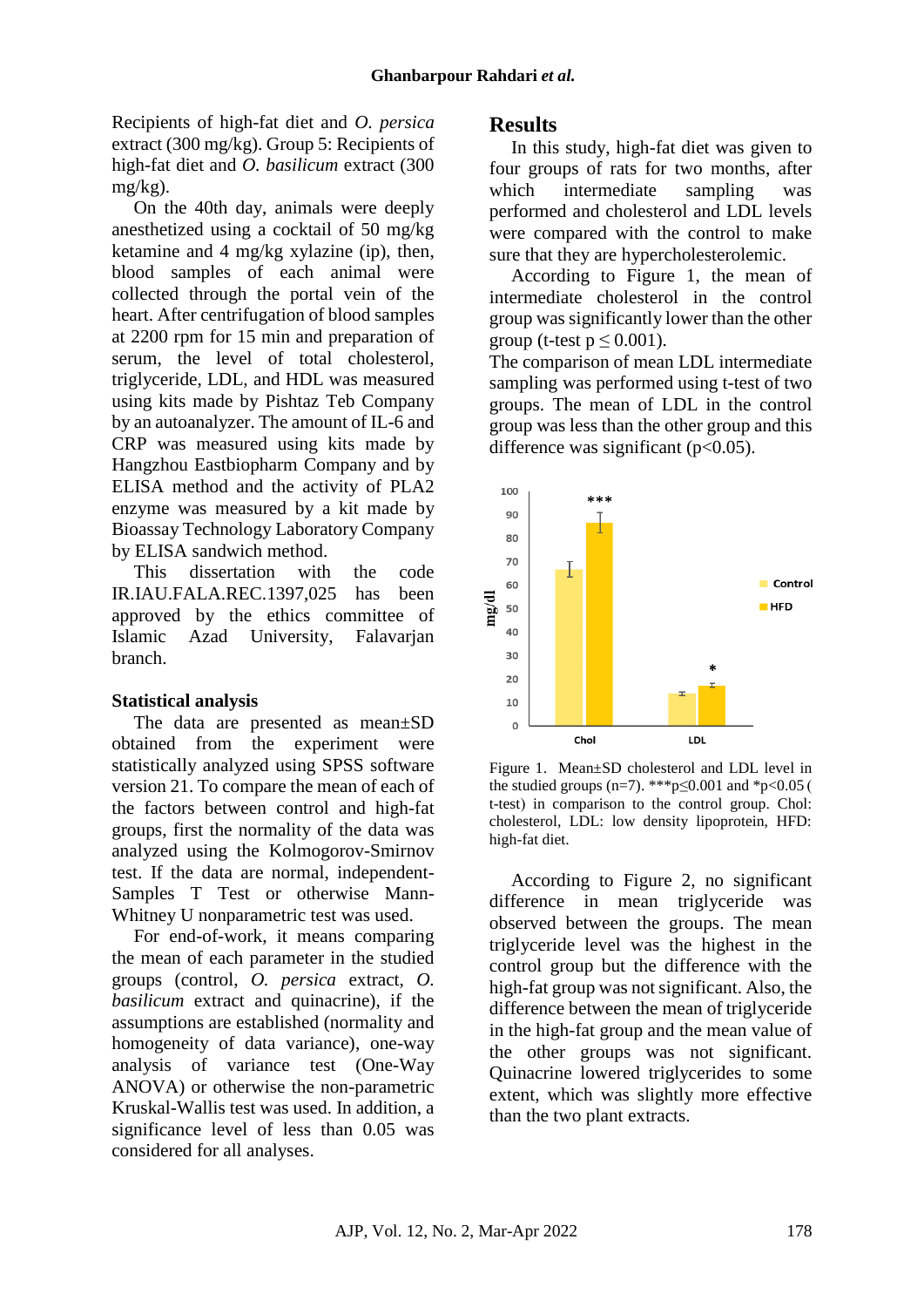

Figure 2. Mean±SD TG, Cho, HDL, and LDL levels in the studied groups.  $\frac{1}{2}P < 0.05$  (ANOVA) in comparison to the high-fat group (n=7).

Comparison of mean cholesterol level among the study groups by analysis of variance test had a borderline result. The mean was the highest in the high-fat group and it was significantly different from the quinacrine group (p<0.05). The effect of *O. persica* and *O. basilicum* extract in lowering cholesterol was not significant compared to quinacrine, but the effect of quinacrine was greater than these two extracts.

The comparison of the mean HDL level among the groups had a borderline result (p-value=0.06 analysis of variance). With reference to post hoc tests, it was observed that the mean level of HDL in the *O. basilicum* extract and high-fat groups was the highest and the difference between the mean level of the high-fat and quinacrine group was significant. The effect of *O. persica* extract was almost equal to that of *O. basilicum*.

The comparison of the mean LDL level among the groups did not show a significant difference. The mean was highest in the high-fat group followed by the control group, but this difference is not significant.

According to Figure 3, the mean level of IL-6 in the treatment groups was significantly different from the high-fat group  $(p<0.001)$ . The mean of IL-6 was highest in the quinacrine group and it was significantly different from the high-fat group and *O. basilicum* extract.



Figure 3. Mean±SD IL-6 level in the studied groups. \*\*\*p $\leq 0.001$  (ANOVA) in comparison to the highfat group and *O. basilicum* group (n=7).

According to Figure 4, the mean activity of PLA2 was significantly different among the studied groups  $(p<0.001)$ . The mean was significantly different between the high-fat and control groups. The mean PLA2 level was the lowest in the quinacrine group and the highest in the high-fat group and they were significantly different from PLA2 levels in the other groups. The effect of *O. basilicum* and *O. persica* extract was almost the same in terms of PLA2 level, but somewhat less than the effect of quinacrine. According to Figure 5, comparing the mean CRP level among the groups showed a significant difference  $(p<0.001)$ . The mean level of CRP was significantly different between the high-fat and control groups. The mean CRP level was the lowest in the quinacrine group and the highest in the high-fat group, and they were significantly different from CRP levels in the other groups. The changes in CRP levels under influence of O. basilicum and O. persica extracts are almost the same and less than the effect of quinacrine.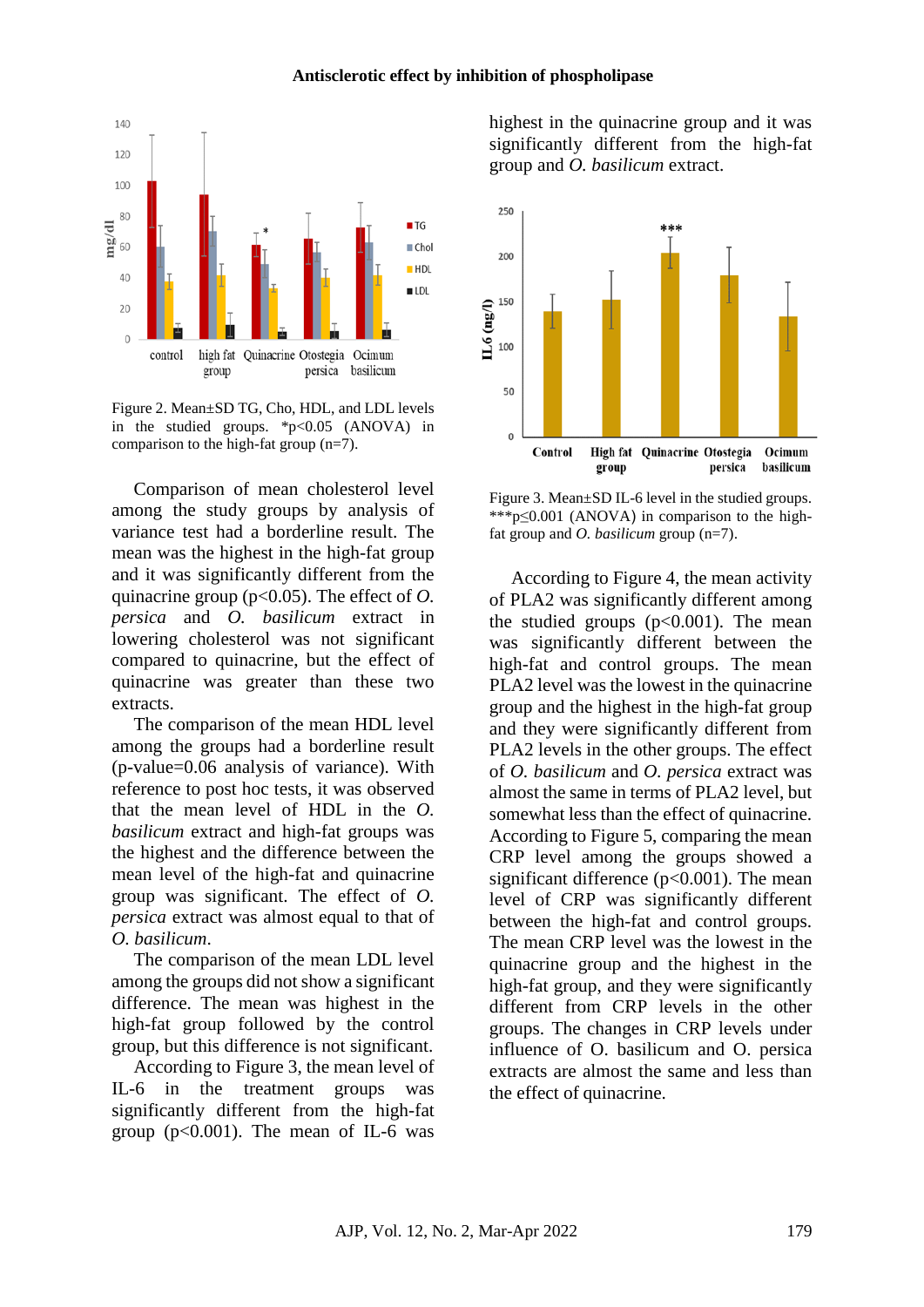

Figure 4. Mean±SD PLA2 level in the studied groups  $.***p\leq 0.001$  (ANOVA )in comparison to the control group (n=7).



Figure 5. Mean±SD CRP level in the studied groups. \*\*\*p≤0.001 (ANOVA) in comparison to the control group  $(n=7)$ .

#### **Discussion**

The results of many studies show that despite many efforts to gain knowledge and practical strategies to reduce mortality from cardiovascular disease, this disease is one of the leading causes of death in many countries (Vasa et al., 2006). There is ample evidence that proinflammatory cytokines are more sensitive and accurate in predicting cardiovascular disease and play an important role in the pathogenesis of atherosclerosis (Pontiroli et al., 2004). CRP has been introduced as the most sensitive

inflammatory indicator and a strong independent predictor of cardiovascular risk, which can be used to identify people prone to premature atherosclerosis (Michishita et al., 2008). CRP is synthesized in liver cells and is present in small amounts in the bloodstream; it is stimulated by inflammatory and infectious processes in the liver and enters the bloodstream (Jenabi et al., 2007).

IL-6 is a potent inducer of the acute phase response in the liver. Acute phase reaction is associated with increased fibrinogen levels, which is a strong risk factor for coronary artery disease. This cytokine plays an important role in the early stages of atherosclerosis (Yudkin et al., 2000).

PLA2 and lipoprotein-associated phospholipase A2 are related to atherogenesis and its complications. These two enzymes produce biologically active metabolites that are involved in various stages of the atherosclerosis process. Pathological studies in animals have shown that increased levels of these two enzymes are associated with increased coronary lesions and cardiovascular disease (Garcia et al., 2009).

Cell damage activates PLA2, which produces arachidonic acid and eventually leads to the production of eicosanoids. Eicosanoids are inflammatory mediators (Melo et al., 2012).

The results of this study showed that treatment of rats with hydroalcoholic extracts of *O. persica*, *O. basilicum* and quinacrine after 40 days of high-fat diet did not significantly lower triglyceride levels compared to high-fat. Hydroalcoholic extracts of *O. persica* and *O. basilicum* did not cause a significant reduction in cholesterol compared to the high-fat but quinacrine significantly reduced this factor. Hydroalcoholic extracts of *O. persica* and *O. basilicum* caused a significant increase in HDL compared to the high-fat, but the effect of *O. persica* extract and quinacrine was not significant compared to *O. basilicum* extract.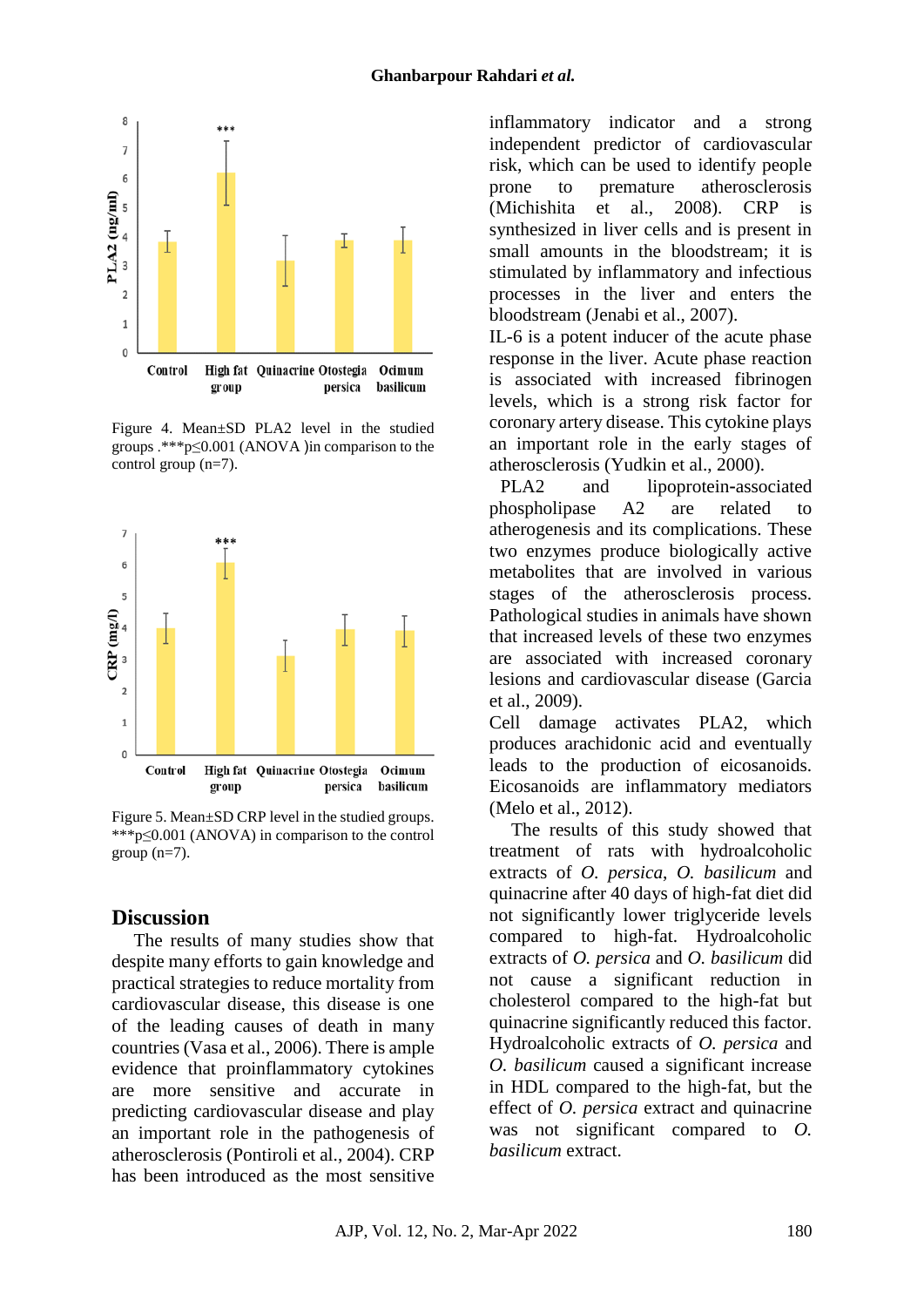Hydroalcoholic extracts of *O. persica* and *O. basilicum* and quinacrine caused a significant decrease in CRP and PLA2 compared to the high-fat group. Quinacrine did not significantly reduce the amount of IL-6 in comparison with the high-fat group, but the hydroalcoholic extracts of *O. persica* and *O. basilicum* caused a significant decrease in this factor compared to quinacrine. The reason for the decrease in triglycerides and cholesterol in the group receiving *O. persica* and *O. basilicum* extracts in rat fed with a high-fat diet can be attributed to the compounds in them especially quercetin and morin in *O. persica* and rosemarinic acid in *O. basilicum*. The reason for the decrease in IL-6 levels in rats receiving *O. basilicum* extract can be attributed to the phenolic compounds in it, especially eugenol, which have antioxidant properties. According to the results of the present experiment, it can be said that the reason for the decrease in PLA2 activity by *O. persica* is due to flavonoid compounds such as β-cytosterol or its eugenol compound, which can inhibit the enzyme cyclooxygenase-2. According to the results of the experiment, it can be said that *O. persica* and *O. basilicum* were able to reduce the inflammatory factor CRP due to their abundant levels of flavonoids and phenolics. A study showed that the use of quercetin and morin reduces triglycerides and cholesterol in the serum, liver and kidneys of rats and, as a result, their use is useful in improving atherosclerosis (Fabiane et al., 2001). Quercetin is able to inhibit the fatty acid enzyme synthase and cholesterol biosynthesis in liver cells (Yamamoto et al., 2006). It has been observed that the extracts of some plants reduce cholesterol and blood triglyceride levels by increasing the activity of hepatic α-7-cholesterol hydroxylase, increasing cholesterol excretion and reducing cellular cholesterol synthesis (Taghizadeh Afshari et al., 2007).

High-density lipoprotein (HDL) has the activity of reversing cholesterol transfer from peripheral tissues and macrophages to

hepatocytes, as well as antioxidant, antiinflammatory, and antithrombotic activities. Concentration less than 40 mg/dl of HDL is thought of as lipid disorder and is considered in extensive epidemiological research as a strong predictor of cardiovascular disease (Ghasemnejad et al., 2013). Most of the antioxidant properties of HDL are related to the enzyme paraoxonase-1 (PON-1), which binds to HDL and travels with it in the blood. This enzyme is mostly produced in the liver and has anti-atherogenic properties that are achieved by biological hydrolysis of oxidized phospholipids (Zarei et al., 2017). Examination of the anti-inflammatory effects of flavonoids, eugenol and βcytosterols showed that these compounds are able to inhibit the enzyme cyclooxygenase (Mohammadi et al., 2017; Saeidnia et al., 2014; Asgary et al., 2015).

Eugenol is an unstable phenolic substance whose derivatives are used in medicine as antiseptics and local anesthetics. Eugenol has a wide range of antimicrobial, anti-inflammatory, analgesic and antioxidant activities (Mohammadi et al., 2017).

*O. basilicum* is rich in carotenoids such as beta-carotene, which can be converted to vitamin A in the body. Beta-carotene has more antioxidant properties than vitamin A (Filip et al., 2017).

Carotenoids, especially beta-carotene, are effective in neutralizing free radicals and oxidative stress and may play a supportive role in preventing the progression of chronic diseases such as diabetes and cardiovascular disease (Ramezani et al., 2010).

Chemical study has shown that rosemarinic acid is the predominant phenolic acid in *O. basilicum* leaves and flowers (Javanmardi et al., 2002) and inhibits LDL oxidation. The inhibitory effect of rosmarinic acid on LDL oxidation may be due to its effect on the elimination of free radicals or on the deposition and chelation of copper ions, which are oxidizing agents (Azizi et al., 2004).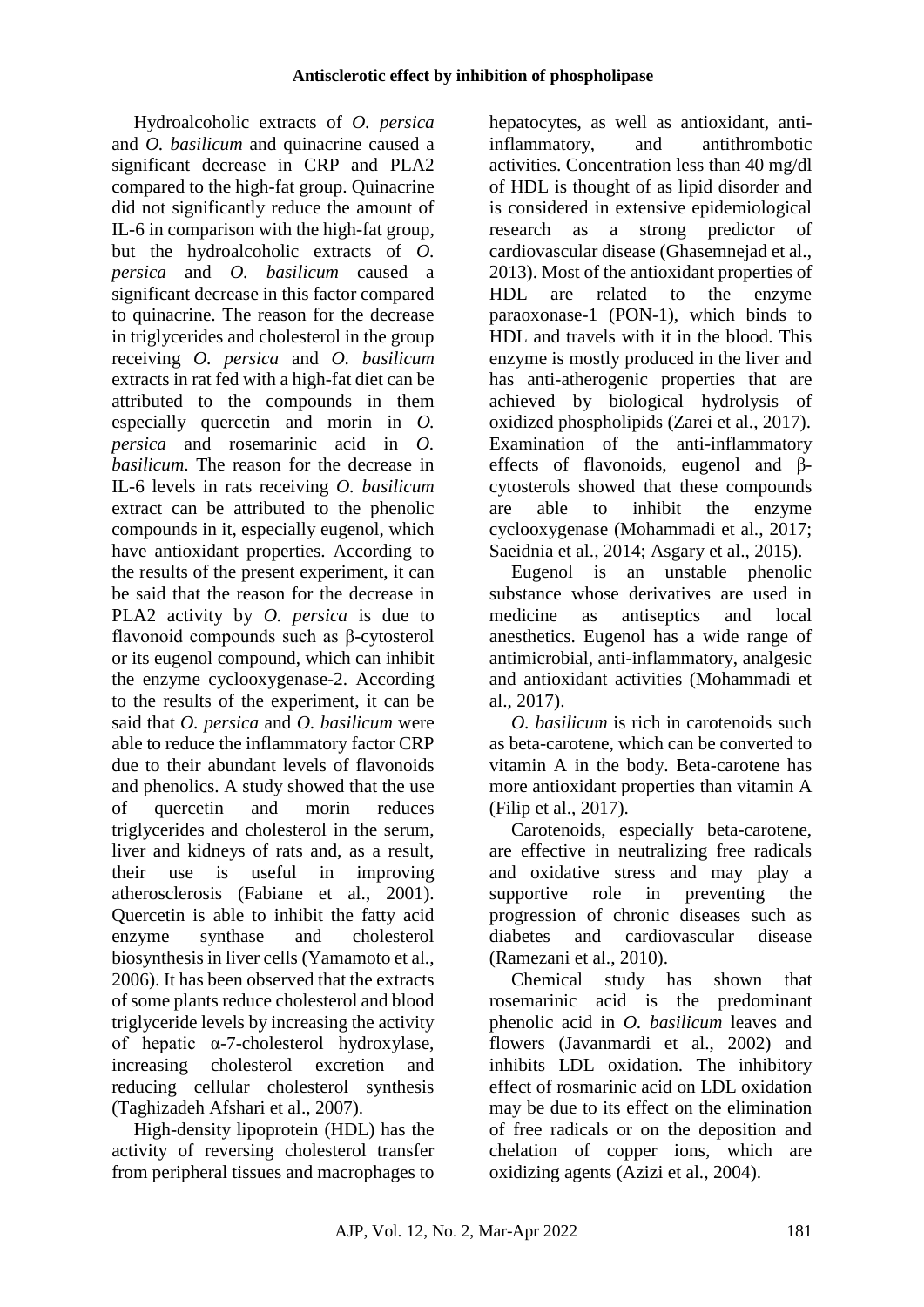According to the results of the present study, it seems that the hydroalcoholic extracts of *O. persica* and *O. basilicum* can be used to decrease serum fats, inflammatory factors and PLA2 activity that increase during hypercholesterolemia. Many studies provide support for the hypothesis that marked reduction of PLA2 enzymatic activity may be an effective strategy for CVD prevention ( Burke and Dennis, 2009; Jenny, 2010; Garcia HM, and Serruys PW, 2009). Also, according to the obtained results, the cause of changes in the amount of factors can be attributed to the presence of specific flavonoid and antioxidant compounds in the mentioned plants. In the end, it may not be possible to say that the use of extracts of these plants can prevent heart disease, but they will certainly be effective in reducing their incidence.

#### **Acknowledgment**

We are grateful to Dr. Maryam Valivand (Herbarium Department of Islamic Azad University, Falavarjan branch, Isfahan, Iran) for her helps in identifying the plants.

#### **Conflicts of interest**

The authors have declared that there is no conflict of interest.

### **References**

- Ahmadvand H, Khosrobeigi A, Shahsavari Gh, Abdolahpour F, Bagheri Sh, Rashidi M. 2011. The inhibitory effects of Walnut (Juglansregia L.) hydroalcoholic extract on LDL oxidation in vitro. Pars J Med Sci, 9: 1-7.
- Al Asmari AK, Al Sadoon Kh, Obaid AA, Yesunayagamand D, Tariq M. 2017. Protective effect of quinacrine against glycerol-induced acute kidney injury in rats. BMC Nephrology, 18: 1-10.
- Asgary S, Hashemi M, Goli-malekabadi N, Keshvari M. 2015. The effects of acute consumption of pomegranate juice (Punica granatum L.) on decrease of blood pressure, inflammation, and improvement of vascular function in patients with hypertension. A

clinical trial. J Shahrekord Univ Med Sci, 16: 84-91.

- Asgary S, Madani H, Mahzoni P, Jafari N, Naderi Gh. 2006. Effect of Artemisia sieberi Besser on plasma lipoproteins levels and progression of fatty streak in hypercholesterolemic rabbits. IJMAPR, 22: 303-314.
- Azizi F, Moemenan AA, Habibi M, Rahmani M. 2004. Study of non-HDL cholestrol distribution at age of 3-19 years old. Iranian J End Meta, 8: 209-214 .
- Behradmanesh M, Ahmadi M, Rafieian-kopaei M. 2012. Effect of glycogol on blood glucose level of patients with type II S. IJEM, 14: 163-168.
- Burke J and Dennis E. 2009. Phospholipase A2 biochemistry. Cardiovasc Drugs Ther, 23: 49-59.
- Dourandishan M, Hosseini M, Malekaneh M, Bagherzade Gh. 2014. Effect of Otostegia persica's root extract on the blood biochemical factors in diabetic hyperlipidemic rats. Q Horizon. Med Sc, 20: 17-21.
- Fabiane K, Ricardo S, Oliveira TT, Nagem TJ, Pinto AD, Oliveira MG, Soares JF. 2001. Effect of flavonoids morin; quercetin and nicotinic acid on lipid metabolism of rats experimentally fed with triton. Braz Arch Biol Technol, 44: 263-267.
- Filip S. 2017. Basil (Ocimum basilicum L.) a source of valuable phytonutrients. Int J Clin Nutr Diet, 3: 1-5.
- Ghannadi A, Movahedian A, Jannesary Z. 2015. Hypocholesterolemic effects of Balangu (Lallemantia royleana) seeds in the rabbits fed on a cholesterol-containing diet. Avicenna J Phytomed, 5: 167-173.
- Garcia HM, Serruys PW. 2009. Phospholipase A2 inhibitors. Curr Opin Lipidol, 20: 327- 332.
- Ghasemnejad N, Mirmiran P, Asghari G, Azizi F. 2013. Is HDL-C associated with nutritional factors and anthropometric indices in overweight individuals with low HDL-C level? Iranian J End Meta, 14: 548- 555.
- Heinecke J. 2001. Is the emperor wearing clothes? Clinical trials of vitamin E and the LDL oxidation hypothesis. Arterioscler Thromb Vasc Biol, 21: 1261-1264.
- Hedayati M, Pouraboli I, Pouraboli B, Dabiri Sh, Javadi A. 2012. Effects of Otostegia persica extract on serum level of glucose and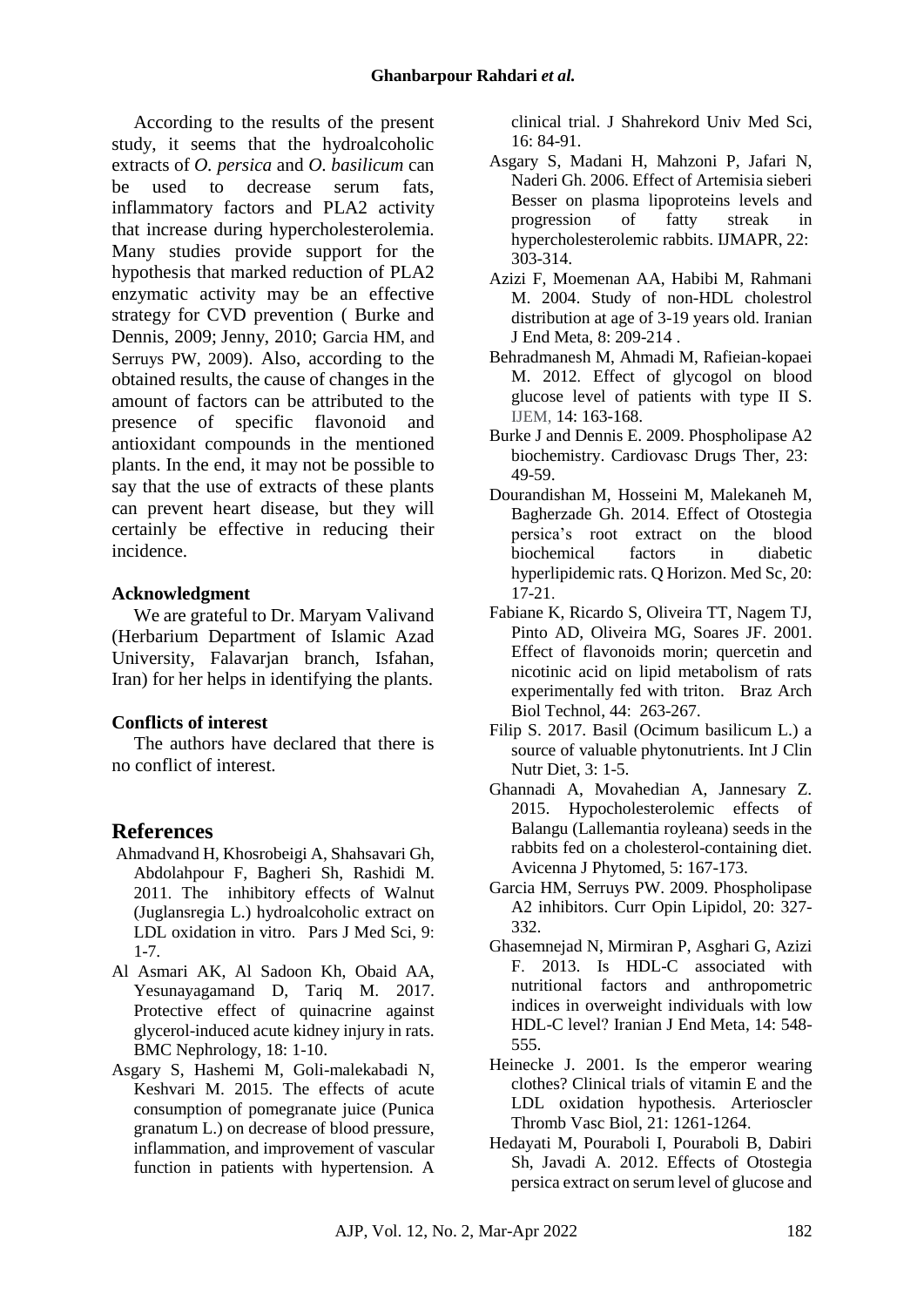morphology of pancreas in diabetic rats. Koomesh, 13: 201-208.

- Javanmardi J, Khalighi A, Kashi A, Bais HP, Vivanci JM. 2002. Chemical characterization of Basil (Ocimum basilicum L.) found in local accessions and used in traditional medicines in Iran. J Agric Food Chem, 50: 5878-5883.
- Jenabi A, Modir Amani O, Mouraki A, Jabbari M, Osareh Sh, Fereshteh Nejad SM. 2007. Correlation between serum C-reactive protein(CRP) level and sleep disorders in chronic hemodialysis patients. RJMS, 14: 79-89 .
- [Jenny](https://www.sciencedirect.com/science/article/abs/pii/S0021915009007345#!) NS, [Solomon](https://www.sciencedirect.com/science/article/abs/pii/S0021915009007345#!) C, [Cushman](https://www.sciencedirect.com/author/7103113524/mary-e-cushman) M, Tracy [RP,](https://www.sciencedirect.com/science/article/abs/pii/S0021915009007345#!) Nelson [JJ, Psaty](https://www.sciencedirect.com/science/article/abs/pii/S0021915009007345#!) BM, Furberg CD. 2010. Lipoprotein-associated phospholipase A2 (Lp-PLA2) and risk of cardiovascular disease in older adults: results from the cardiovascular health study. [Atherosclerosis,](https://www.sciencedirect.com/science/journal/00219150) 209: 528-532.
- Labra M, Milele M, Ledda B, Grassi F, Mazzei M, Sala F. 2004. Morphological characterisation essantial oil composition and DNA genotyping of Ocimum basilicum Lcultivars. Plant Science, 167: 725-731.
- Lee P, Prasad K. 2003. Suppression of oxidative stress as a mechanism of reduction of hypercholesterlemic atherosclerosis by cyclooxygenase inhibitors. Int J Angiol, 12: 13-23.
- Melo GA, Fonseca JP, Oliveira Farinha Th, Pinho RJ, Damião MJ, Grespan R, da Silva EL, Bersani-Amado CA, Nakamura Cuman RK. 2012. Anti-inflammatory activity of Salvia officinalis L. J Med Plants Res, 6: 4934-4939.
- Michishita R, Shono N, Inoue T, Tsuruta T, Node K. 2008. Associations of monocytes, neutrophil count, and C-reactive protein with maximal oxygen uptake in overweight women. J Cardiol, 52: 247-253.
- Mile J, Ottaviani G, Lavezzi AM, Grana DR, Stella I, Matturr L. 2008. Perinatal and infant early atherosclerotic coronary lesions. Can J Cardiol, 24: 137-141.
- Mohammadi Nejad S, Ozgunes H, Basaran N. 2017. Pharmacological and toxicological properties of eugenol. 2017. Turk J Pharm Sci, 14: 201-206.
- Niazi F, Tehrani-Pour M, Shahrokh-Abadi Kh. 2017. To investigate the effect of basil (Ocimum basilicum) on angiogenesis chorioalantoic membrane chick. J Res Med Sci, 41: 71-76.
- Pontiroli AE, Pizzocri P, Koprivec D, Vedani P, Marchi M, Aecelloni C, Paroni R, Esposito K, Giugliano D. 2004. Body weight and glucose metabolism have a different on circulating levels of ICAM-1, E-selectin, and endothelin-1 in humans. Europ J of Endocrinology, 150: 195-200.
- Ramezani A, Tahbaz F, Rasouli Sh, Nistani TR, Rashidkhani B, Hedayati M. 2010. The effects of fortified carrot juice with beta carotene on insulin resistance indices in patients with type II diabetes. J Mazand Univ Med Sci, 20: 59-68.
- Rasekh HR, Hosseinzadeh L, Mehri S, Kamli-Nejad M, Aslani M, Tanbakoosazan F. 2012. Safety assessment of Ocimum Basilicum hydroalcoholic extract in wistar rats: acute and subchronic toxicity studies. Iran J Basic Med Sci, 15: 645-653.
- Rosenson RS and Hurt-Camejo E. 2012. Novel therapeutic concepts phospholipase A2 enzymes and the risk of atherosclerosis. Eur Heart J, 33: 2899-2909.
- Saeidnia S, Manayi A, Gohari A, Abdollahi M. 2014. The story of beta-sitosterol-a review. Eur J Med Plants, 4: 590-609.
- Tabas I. 2017. Molecular–cellular mechanisms in the progression of atherosclerosis. ATVB, 37: 183-189.
- Taghizadeh Afshari A, Shirpoor A, Farshid A, Saadatian R, Rasmi Y, Saboory E, Ilkhanizadeh B, Allamehf A. 2007. The effect of ginger on diabetic nephropathy, plasma antiox`idant capacity and lipid peroxidation in rats. Food Chemistry, 101: 148-153.
- Vakili T, Eftekhar E, Nourooz Zadeh J, Khademvatan K, Salary Lak SH. 2013. Inter-relationships between inflammatory biomarkers and severity of angiographically verified coronary artery occlusion. J Birjand Univ Med Sci, 20: 288-294.
- Vasa RS. 2006. Biomarkers of cardiovascular disease, molecular basis and practical considerations. Circula, 113: 2335-2362.
- Yamamoto Y, Oue E. 2006. Antihypertensive effect of quercetin in rats fed with a high-fat high-sucrose diet. Biosci Biotechnol Biochem, 70: 933–939.
- Yudkin JS, Kumari M, Humphriesc SE, Mohamed-Alia V. 2000. Inflammation, obesity, stress and coronary heart disease: is interleukin-6 the link. Atherosclerosis, 148: